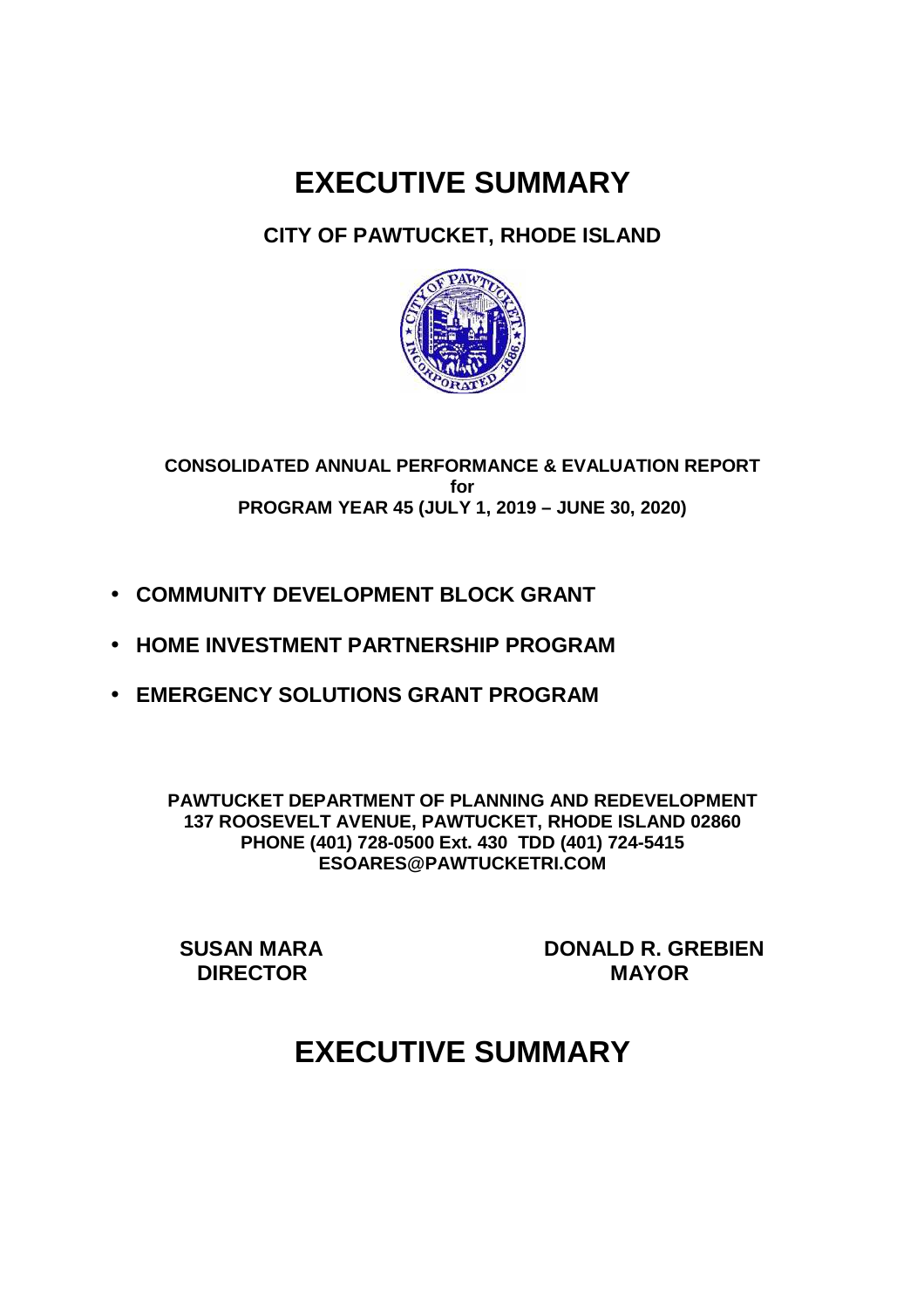#### I. **Explanation of Report**:

The City of Pawtucket, Rhode Island expended \$2,440,545.12 in Community Development Block Grant funds, \$256,719.82 in HOME Housing Investment Partnerships Program and \$149,477.90 in Emergency Solutions Grant for a total of \$2,846,742.84 HUD funds for FY 18-19 (July 1, 2018-June 30, 2019). With these funds, the City of Pawtucket undertook a variety of activities designed to "develop a viable urban community, provide decent housing and a suitable living environment, and expand economic opportunities, principally for persons of low and moderate income".

 The attached report presents an accounting of where those funds were directed and an overall evaluation of how well the City of Pawtucket performed in meeting the goals originally identified in the City's Five-Year Consolidated Plan (2015-2020).

 Appendix A provides an overview of the three federal programs—the Community Development Block Grant, the HOME Investment Partnership Program, and the Emergency Solutions Grant.

 Any questions concerning this report should be directed to Edward G. Soares, Community Development Program Manager, Department of Planning and Redevelopment at (401) 728-0500 ext. 441. esoares@pawtucketri.com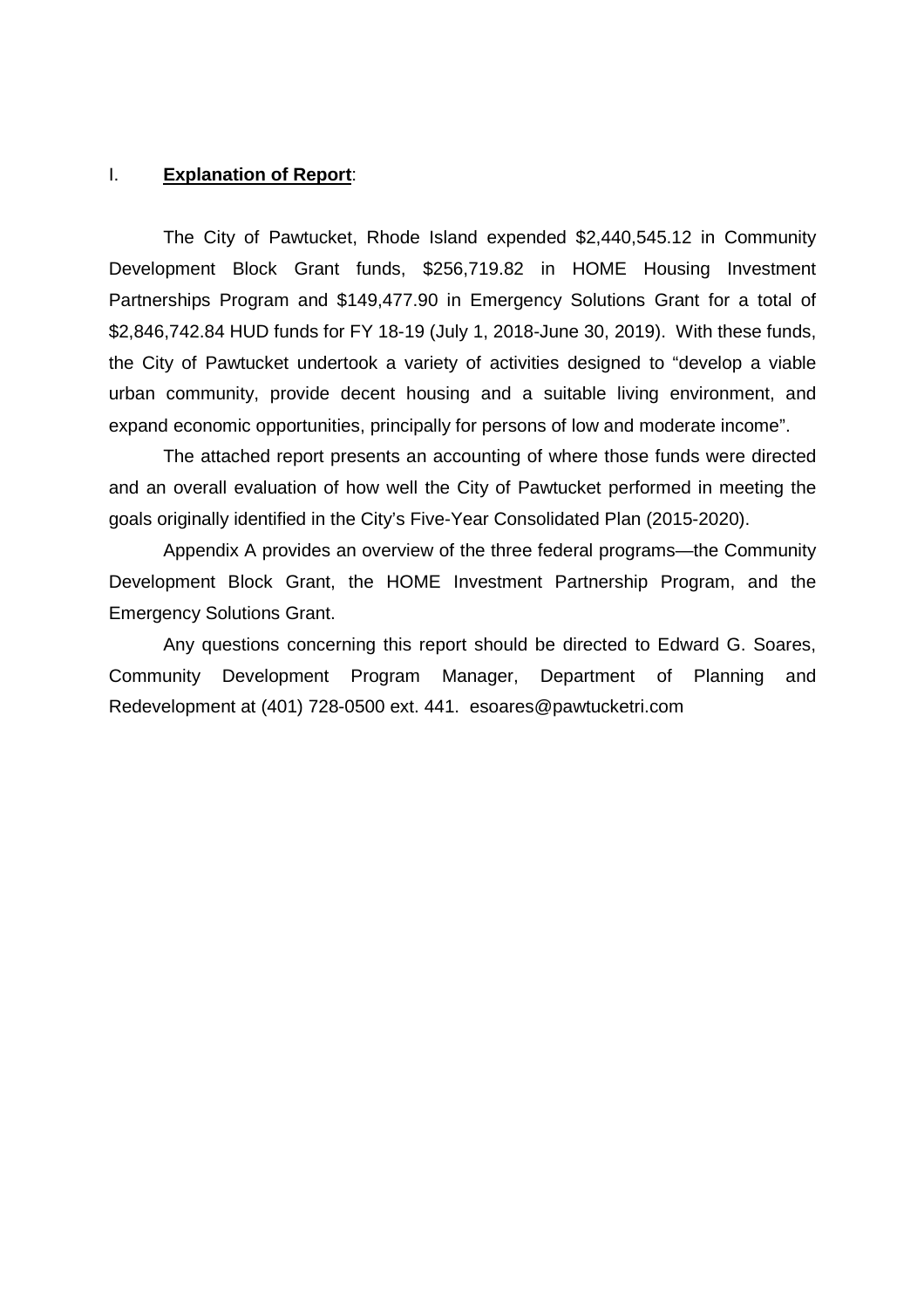#### **Ad published in the Pawtucket Times Thursday, December 10, 2020**

**Copy of AD** 

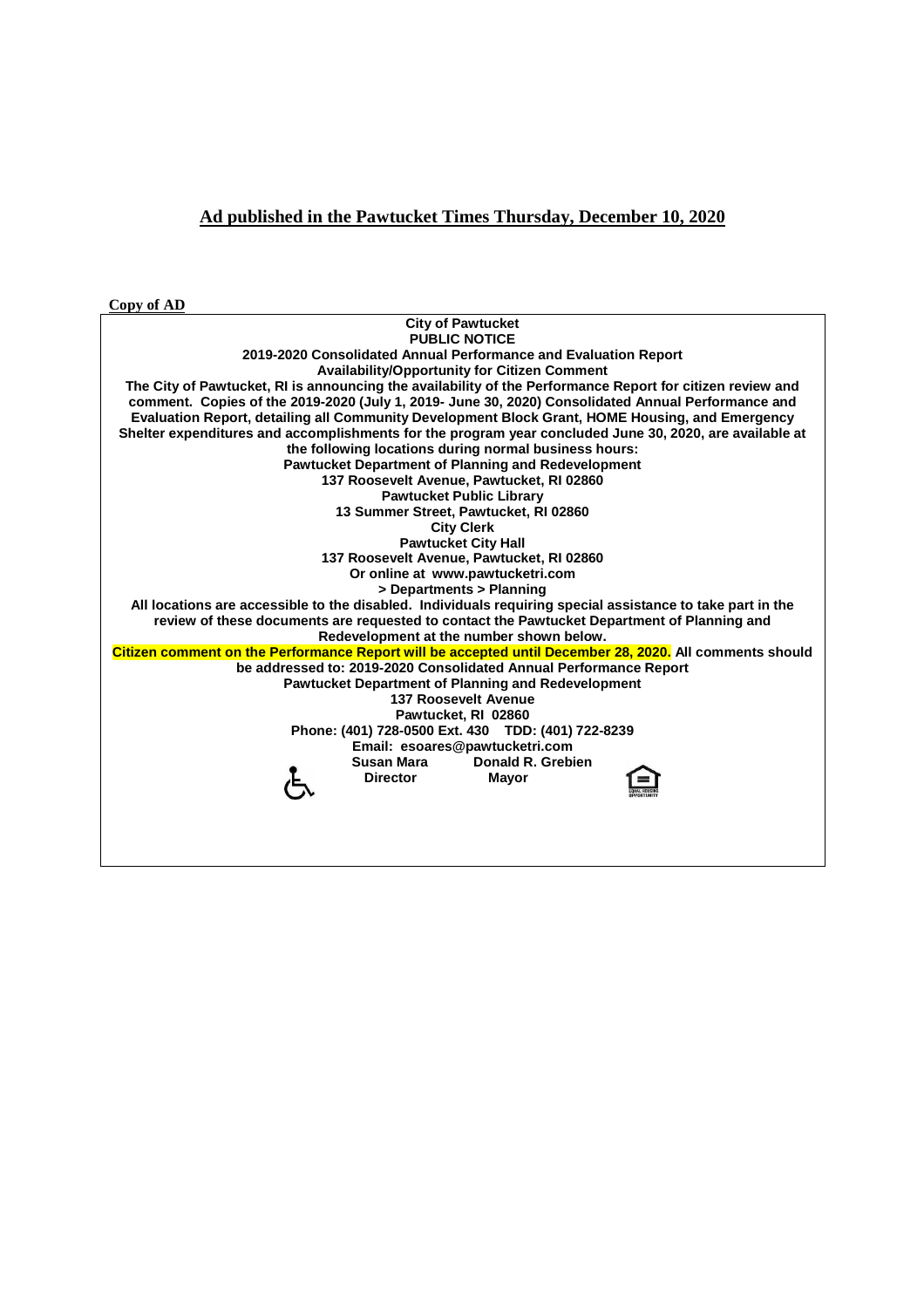#### II. **Summary of CDBG/ESG/HOME Expenditures**

As part of the Department of Housing and Urban Development's (HUD) new streamlining efforts, the City of Pawtucket now enters all of its CDBG/ESG/HOME project information via electronic transfer (computer). As such, HUD is now able to extract whatever information it needs to ensure that the City of Pawtucket is complying with applicable federal guidelines by using the HUD IDIS system. In addition to the IDIS reports, we have prepared more succinct program expenditure reports covering the CDBG, ESG and HOME Programs.

 Most importantly, we have included a copy of the CDBG financial summary, which details the total amount of CDBG resources available and the total amount of CDBG funds expended. The report also calculates the percentage of dollars expended on activities designed to benefit low and moderate-income citizens. The CDBG regulations require that grantees meet a minimum low/moderate income benefit test of 70%, to be exercised over a one, two, or three year period. The City of Pawtucket has chosen to employ a three-year certification period (July 1, 2018–June 30, 2021) to meet the 70% benefit test required by HUD.

 In this the first year of the three-year cycle, (July 1, 2018-June 30, 2019) the City of Pawtucket expended 97% of all CDBG activity dollars on projects, which directly benefited low and moderate-income Pawtucket residents the second year of the cycle (July 1, 2019-June 30, 2020) 62.57% (see financial summary attachment).

*July 1, 2018 to June 30, 2019 Year 1 97.26% July 1, 2019 to June 30, 2020 Year 2 62.57% July 1, 2020 to June 30, 2021 Year 3*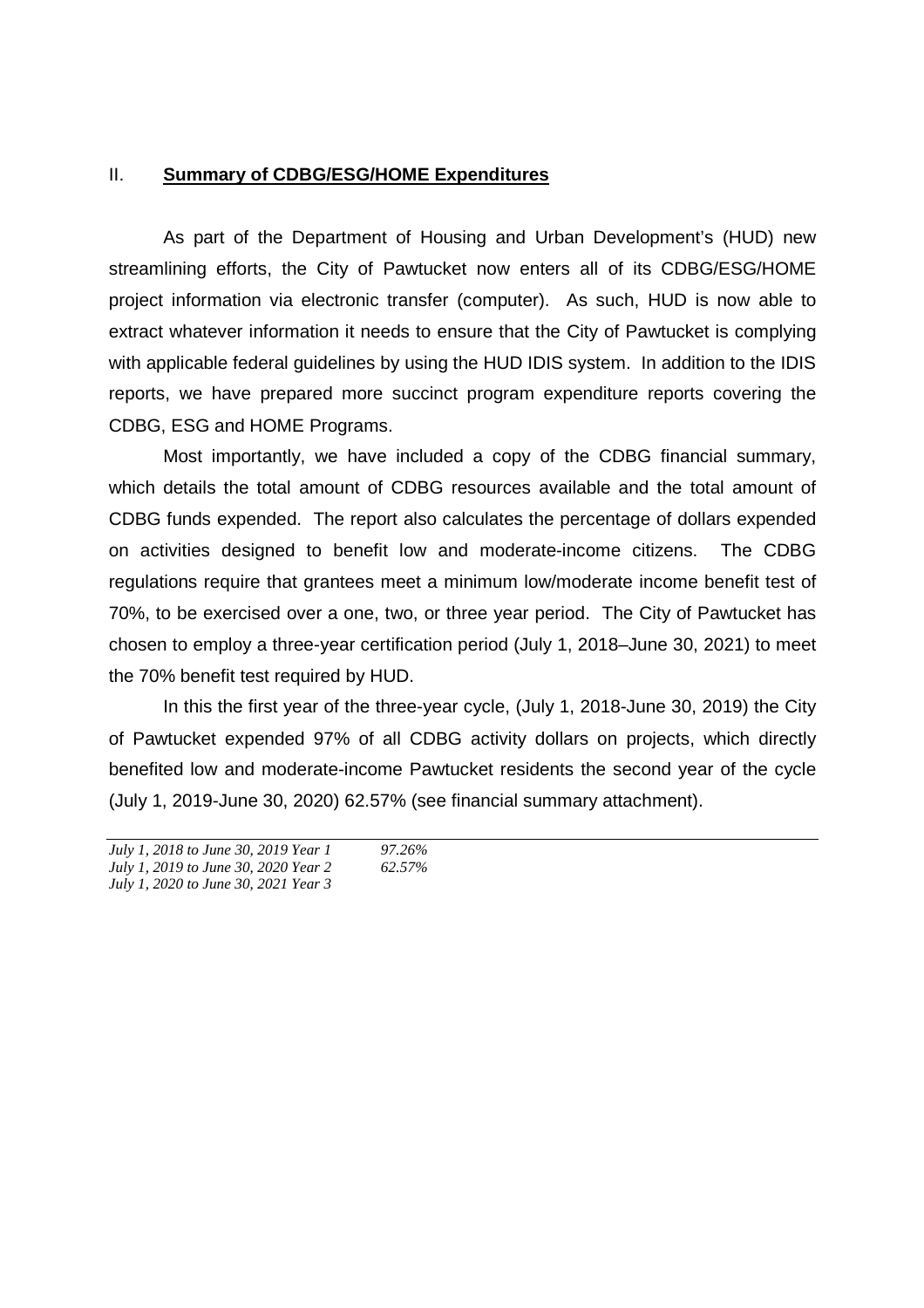| <b>CDBG Project</b>                                       | <b>IDIS Proj.</b><br><b>Number</b> | PY 19-2020<br><b>Expenditures</b> | <b>National</b><br><b>Objective</b>   |
|-----------------------------------------------------------|------------------------------------|-----------------------------------|---------------------------------------|
| <b>Public Service Programs</b>                            |                                    |                                   |                                       |
| Leon Mathieu Senior Ctr.-Senior Services / Transportation | 2767                               |                                   | \$165,670.00  low/mod. income clients |
| Blackstone Health-New Horizon Adult Day Care              | 2768                               |                                   | \$17,500.00 low/mod. income clients   |
| YMCA - School Age Child Care Services                     | 2769                               |                                   | \$5,000.00 low/mod. income clients    |
| Day One - Sexual Assault Services                         | 2770                               |                                   | \$4,000.00  low/mod. income clients   |
| <b>BVCAP</b> - Project Renew Diversion Program            | 2771                               |                                   | \$10,000.00 low/mod. income clients   |
| Boys & Girls Club: Camp Rams bottom                       | 2772                               |                                   | \$15,000.00  low/mod. income clients  |
| Boys & Girls Club: Summer Teen Program                    | 2773                               |                                   | \$3,000.00  low/mod. income clients   |
| Children's Friend Services Job Training Program           | 2774                               |                                   | \$6,000.00  low/mod. income clients   |
| <b>Farm Fresh RI Harvest Kitchen Job Training Program</b> | 2775                               |                                   | \$5,000.00 low/mod. income clients    |
| Slater Mill Fiber to Yarn Educational Program             | 2776                               |                                   | \$8,377.65 low/mod. income clients    |
| Robotics Program Shea and Slater                          | 2778                               |                                   | \$6,529.07  low/mod. income clients   |
| <b>SHRI Service Corps</b>                                 | 2779                               |                                   | \$8,000.00 low/mod. income clients    |
| <b>BVCAP Woodlawn Community Center</b>                    | 2781                               |                                   | \$40,000.00 low/mod. income clients   |
| Pawtucket Soup Kitchen                                    | 2782                               |                                   | \$39,480.57  low/mod. income clients  |
| Blackstone Valley Emergency Food Center                   | 2783                               |                                   | \$14,000.00 low/mod. income clients   |
| <b>BVCAP Fair Housing Advocate</b>                        | 2785                               |                                   | \$6,000.00 low/mod. income clients    |
| DUDLIC CEDVICES DAGE SUDTATAL                             |                                    | MAEA EE7 AN                       |                                       |

 **PUBLIC SERVICES PAGE SUBTOTAL**   $$353,557.29$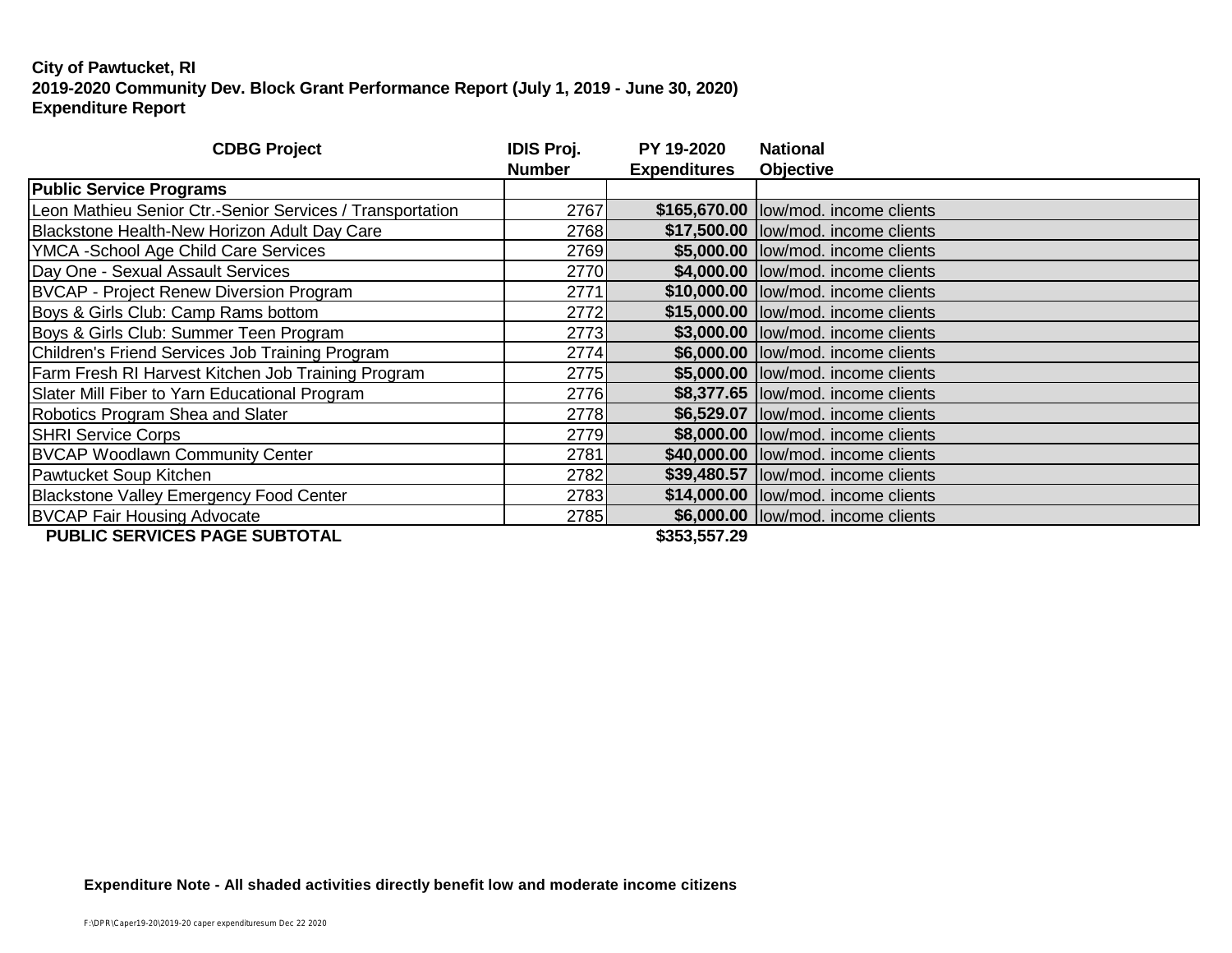| <b>CDBG Project</b>                                      | <b>IDIS Proj.</b> | <b>PY19-2020</b>    | <b>National</b>                          |
|----------------------------------------------------------|-------------------|---------------------|------------------------------------------|
|                                                          | <b>Number</b>     | <b>Expenditures</b> | <b>Objective</b>                         |
| <b>Public Facility Improvements</b>                      |                   |                     |                                          |
| Independence Square HVAC Improvements                    | 2748              |                     | 67,368.15 <b>low/mod. income clients</b> |
| Exchange Street/Roosevelt Ave. Amphitheatre Improvements | 2642              |                     | 16,794.11 <b>low/mod area benefit</b>    |
| Pawtucket Housing Authority Senior Playground            | 2751              |                     | \$7.639.30 low/mod area benefit          |
| Blackstone Valley Bikeway/William Blackstone Park        | 2814              |                     | \$282.92 low/mod area benefit            |
| Roosevelt Ave./Slater Mill RIDOT                         | 2467              |                     | \$33,336.16 low/mod area benefit         |
| Exchange St. Streetscape Pedestrian Safety Improvements  | 2718              |                     | \$436,813.14 low/mod area benefit        |
| Transit-Oriented Development                             | 2657              |                     | \$78,741.15 low/mod area benefit         |
|                                                          |                   |                     |                                          |

**PUBLIC FACILITY SUB-TOTAL** \$640,974.93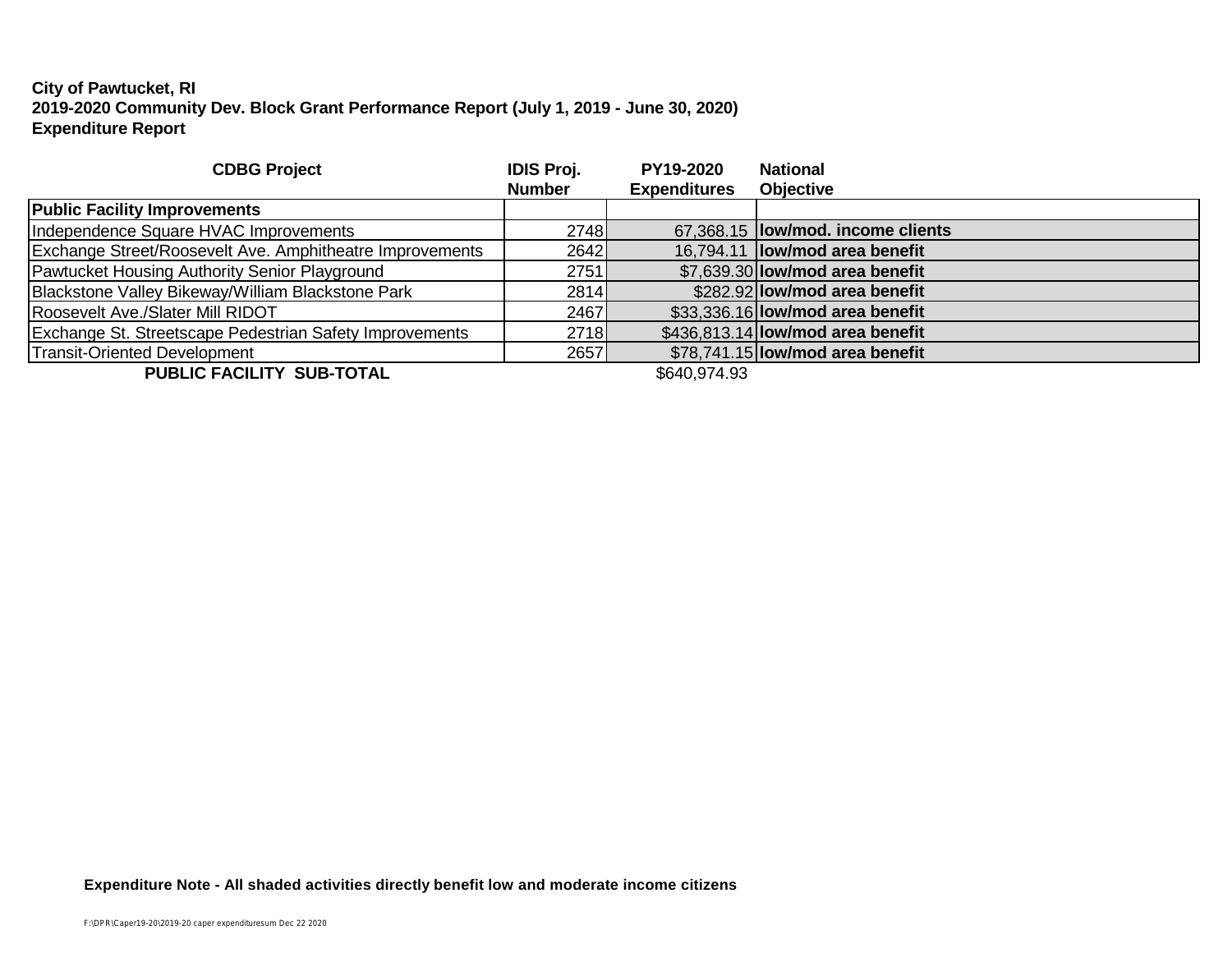| <b>CDBG Project</b>                                             | <b>IDIS Proj.</b> | PY19-2020           | <b>National</b>                  |
|-----------------------------------------------------------------|-------------------|---------------------|----------------------------------|
|                                                                 | <b>Number</b>     | <b>Expenditures</b> | Objective                        |
| <b>Economic Development</b>                                     |                   |                     |                                  |
| Notes Coffee Small Business Loan                                | 2813              |                     | 40,736.00 low/mod. Job benefit   |
| 250 Main Street EP Kitchen Façade Improvement Program           | 2795              |                     | 1,800.00 Low/Mod Area Benefit    |
| Kips Restaurant - Covid19 Small Business Emergency Loan         | 2799              |                     | 10,000.00 low/mod. Job benefit   |
| Rasoi Restaurant-Covid19 Small Business Emergency Loan          | 2800l             |                     | 10,000.00 low/mod. Job benefit   |
| Plouffe Restaurant-Covid19 Small Business Emergency Loan        | 2801              |                     | 10,000.00 low/mod. Job benefit   |
| TO's Bar&Grill-Covid19 Small Business Emergency Loan            | 2802              |                     | 10,000.00 low/mod. Job benefit   |
| Stillwater Books-Covid19 Small Business Emergency Loan          | 2805              |                     | 10,000.00 low/mod. Job benefit   |
| Arigna Irish Pub-Covid19 Small Business Emergency Loan          | 2806l             |                     | 10,000.00 low/mod. Job benefit   |
| Vibe Lounge-Covid19 Small Business Emergency Loan               | 2807              |                     | 10,000.00 low/mod. Job benefit   |
| Amanda's Kitchen-Covid19 Small Business Emergency Loan          | 2809              |                     | 10,000.00 low/mod. Job benefit   |
| Shiva Shakti Yoga Shala - Micro Business Loan                   | 2797              |                     | 5,000.00 Low/Mod Clientele       |
| Sin Alley Tattoo-Covid19 Small Business Emergency Loan          | 2803              |                     | 10,000.00 Low/Mod Clientele      |
| <b>Flavors Restaurant-Covid19 Small Business Emergency Loan</b> | 2804              |                     | 10,000.00   Low/Mod Clientele    |
| Tiggers Restaurant-Covid19 Small Business Emergency Loan        | 2808              |                     | 10,000.00 Low/Mod Clientele      |
| Providence Art Glass-Covid19 Small Business Emergency Loan      | 2810              |                     | 10,000.00 Low/Mod Clientele      |
| JA Patty-Covid19 Small Business Emergency Loan                  | 2811              |                     | 10,000.00 Low/Mod Clientele      |
| Barber Ettes-Covid19 Small Business Emergency Loan              | 2812              |                     | 10,000.00 Low/Mod Clientele      |
| Progreso Latino Minority Business Outreach                      | 2793              |                     | \$13,329.44 low/mod. Job benefit |
| <b>ECONOMIC DEVELOPMENT SUB-TOTAL</b>                           |                   | \$200,865.44        |                                  |

**Expenditure Note - All shaded activities directly benefit low and moderate income citizens**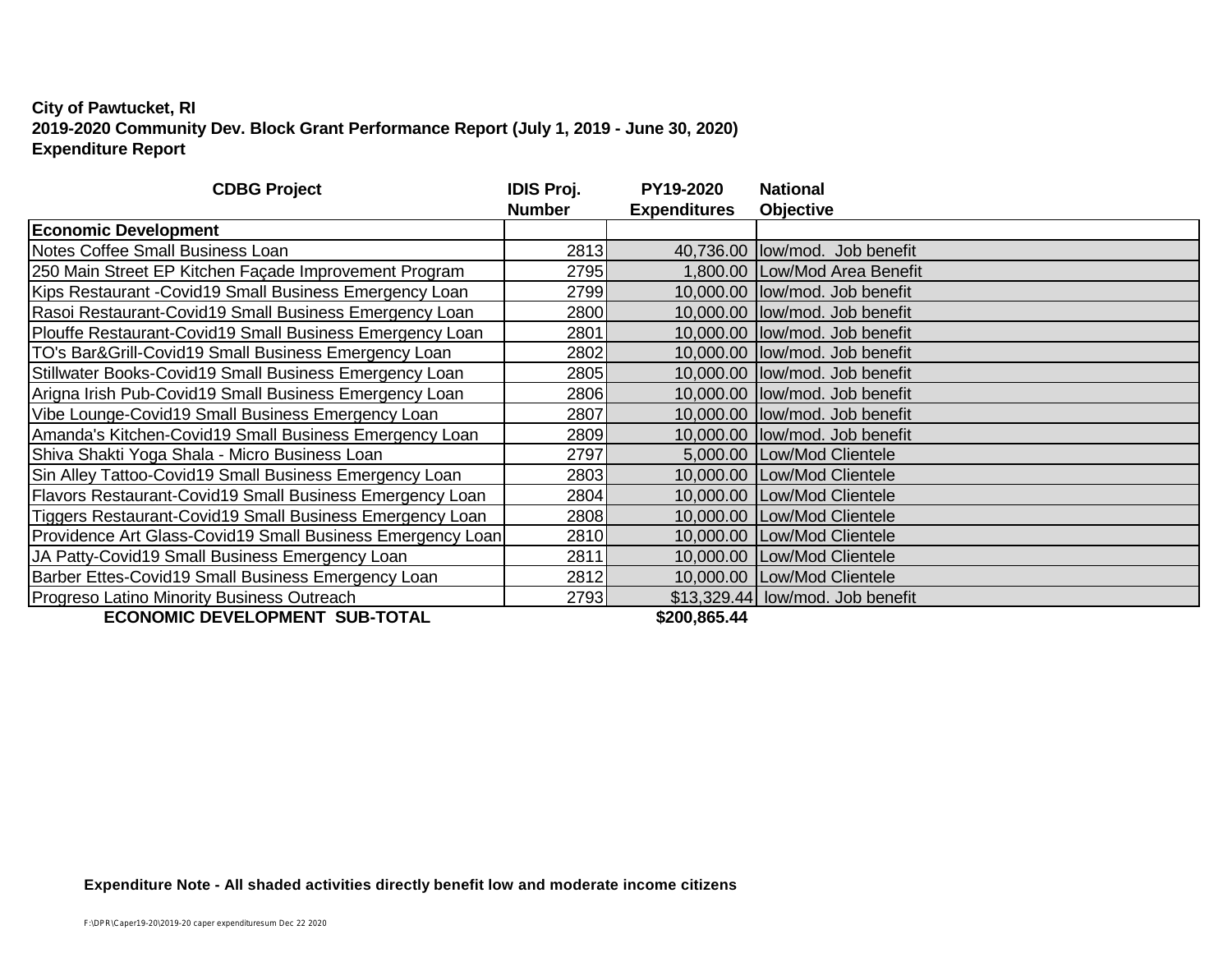| <b>CDBG Project</b>                                           | <b>IDIS Proj.</b> | <b>PY19-2020</b>            | <b>National</b>                     |
|---------------------------------------------------------------|-------------------|-----------------------------|-------------------------------------|
|                                                               | <b>Number</b>     | <b>Expenditures</b>         | <b>Objective</b>                    |
| <b>Pawt. Redevelopment Agency Renewal Activities</b>          |                   |                             |                                     |
| Dispo./Property Mgmt. of PRA Properties                       | 2766              |                             | \$5,157.75   slums/blight spot      |
| 237 Randall Street-PCFD Housing Demo                          | 2790              |                             | \$15,000.00 Low/Mod Housing Benefit |
| 198 Harrison Street Res Rehab 2015 Project remediation        | 2508              |                             | \$12,931.00 Low/Mod Housing Benefit |
| 258 Pine Street Demolition - Slum Blight Health Safety Remedy | 2796              | \$761,151.40   slums/blight |                                     |
| <b>PRA RENEWAL SUB-TOTAL</b>                                  |                   | \$794,240.15                |                                     |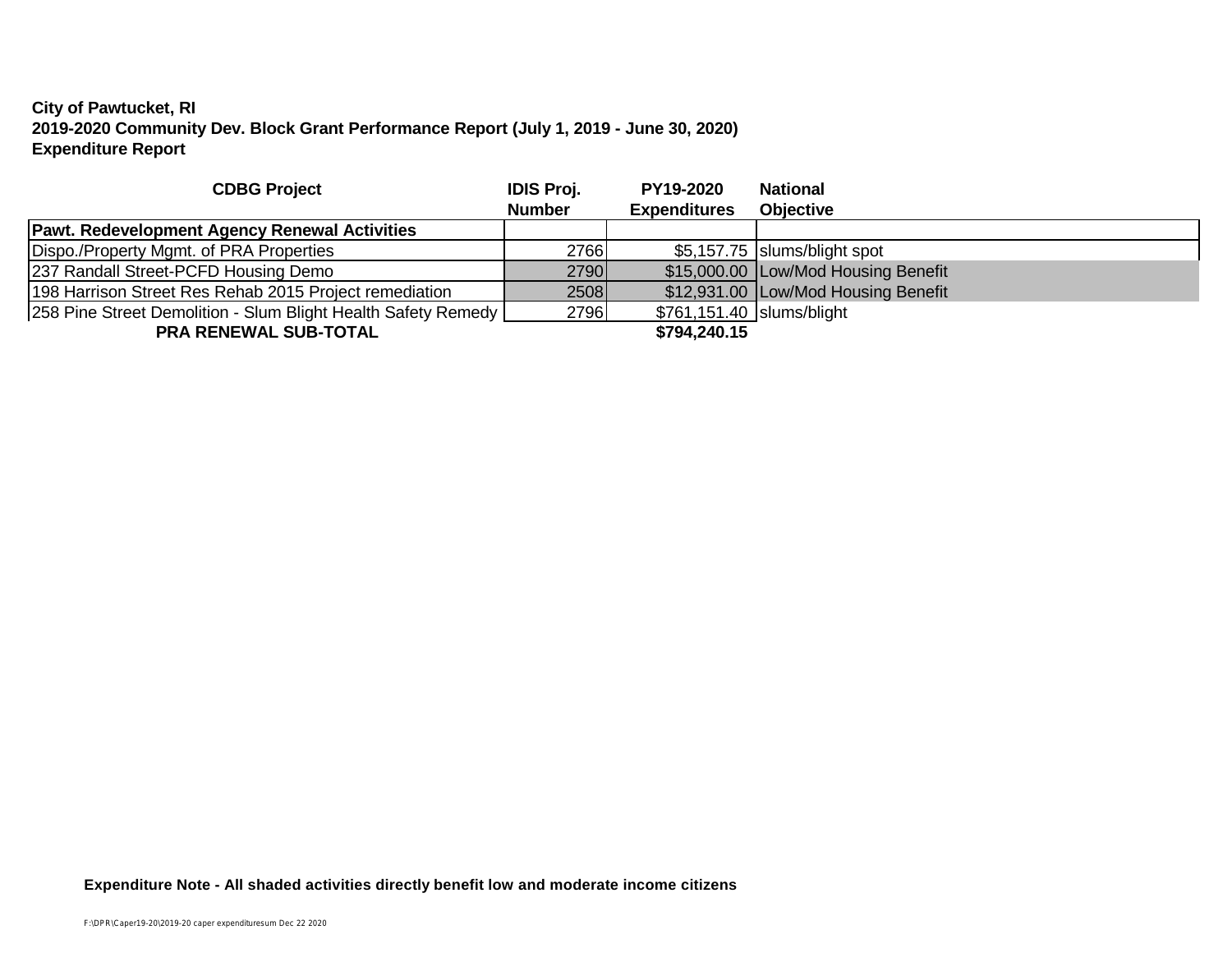| <b>CDBG Project</b>                              | <b>IDIS Proj.</b> | <b>PY19-2020</b>    | <b>National</b>                                   |
|--------------------------------------------------|-------------------|---------------------|---------------------------------------------------|
|                                                  | <b>Number</b>     | <b>Expenditures</b> | <b>Objective</b>                                  |
| Dept. of Planning Administration                 | 2764              |                     | \$308,179.58 Planning General Administration Cost |
| <b>Pawt. Redevelopment Agency Administration</b> | 2765              |                     | \$71,849.69 Planning General Administration Cost  |
| <b>Pawt. Bus. Dev. Corp. - Administration</b>    | 2798              |                     | \$13,471.34 General Administration Cost           |
| <b>ADMINISTRATION - SUB-TOTAL</b>                |                   | \$393,500.61        |                                                   |
|                                                  |                   |                     |                                                   |
| [CDAND FVDENDTIIDFTATTI                          |                   |                     |                                                   |

| <b>IGRAND EXPENDITURE TOTAL</b>              | \$2,383,138.42 all CDBG expenditures for the year                        |
|----------------------------------------------|--------------------------------------------------------------------------|
| IADMIN./PLANNING COSTS                       | \$393,500.61 administration costs for the year                           |
| <b>ITOTAL DIRECT ACTIVITY EXPENDITURES</b>   | \$1,989,637.81 all direct activity expenditures excluding administration |
| <b>ILOW/MOD BENEFIT ACTIVITY EXPENDITURE</b> | \$1,223,328.66 all low/moderate income expenditures                      |
| 2019-20 % BENEFIT LOW/MOD PERSONS            | 61.48% percentage directed to low/moderate income benefit                |

|  | 2018, and 2019 Two Year Average Low/Mod Income Benefit Percentage |  | 79.70% |
|--|-------------------------------------------------------------------|--|--------|
|--|-------------------------------------------------------------------|--|--------|

#### **Three Year Minimum Average Required 70%**

**2016-2017 Year Two Average 94% 2017-2018 Year Three Average 93 2018-2019 Year One Average 97% 2019-2020 Year Two Average 61.48%**

**Expenditure Note - All shaded activities directly benefit low and moderate income citizens**